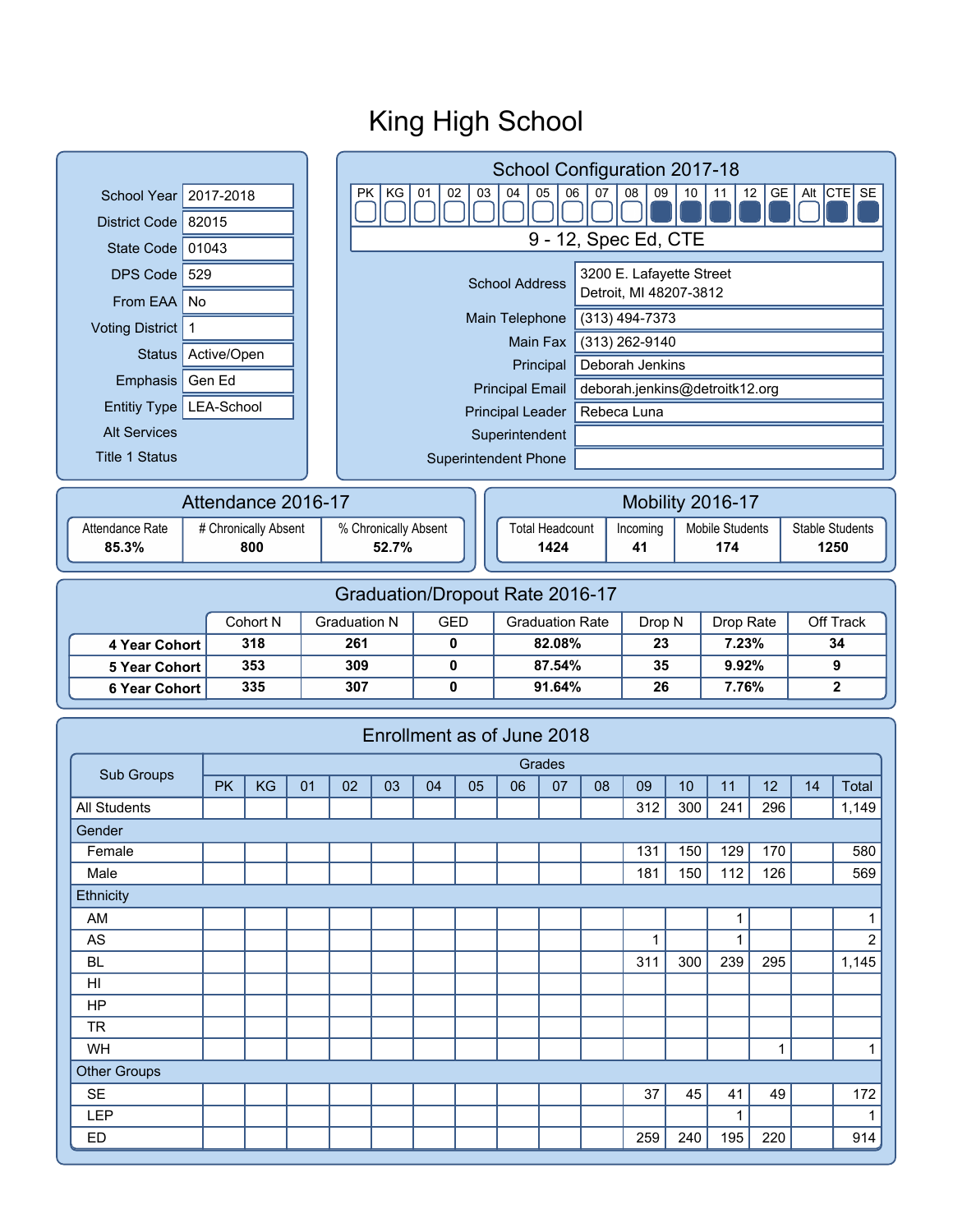On track for college readiness.

Close to being on track fro college readiness; continue to strengthen skills.

Need to strengthen skills.





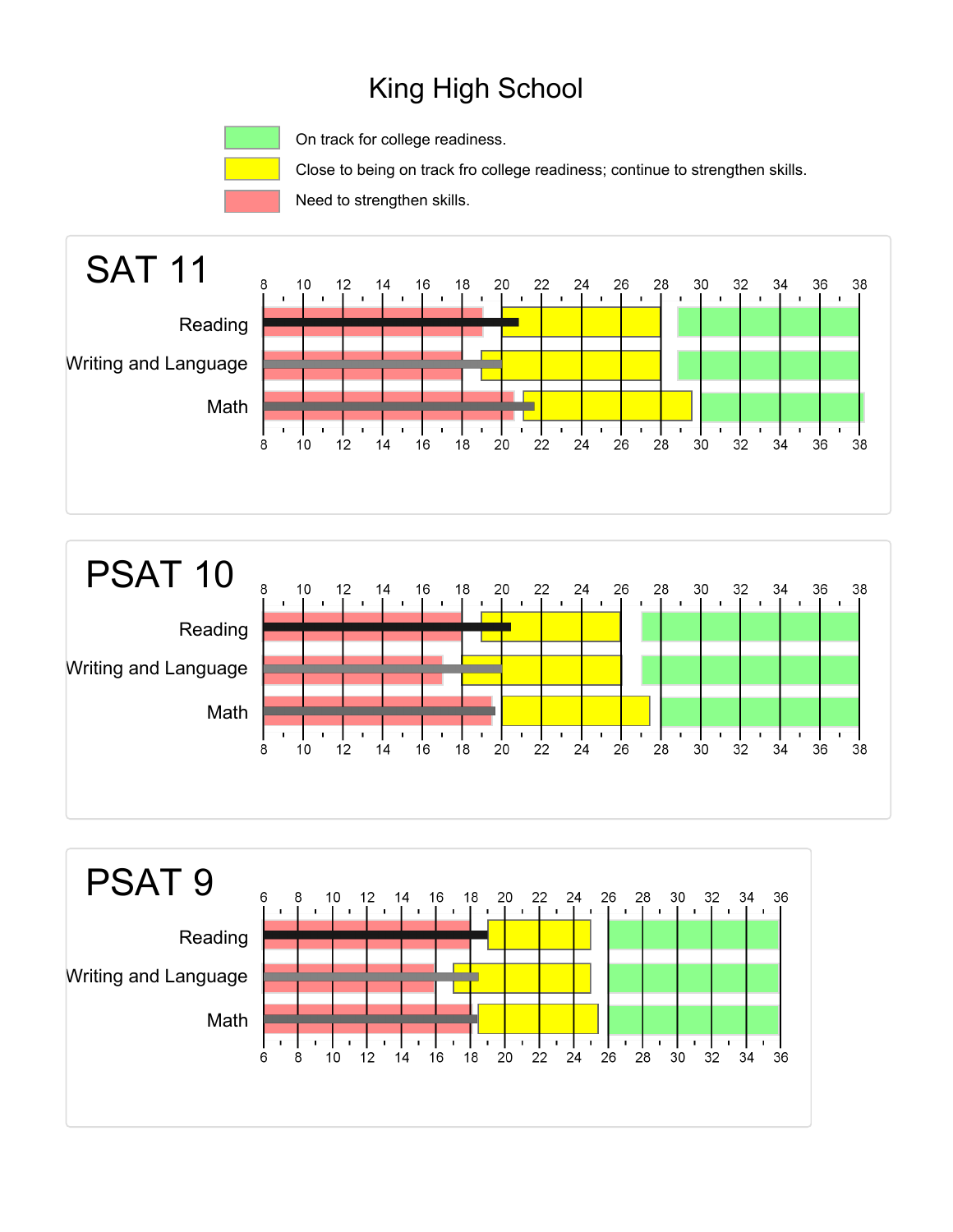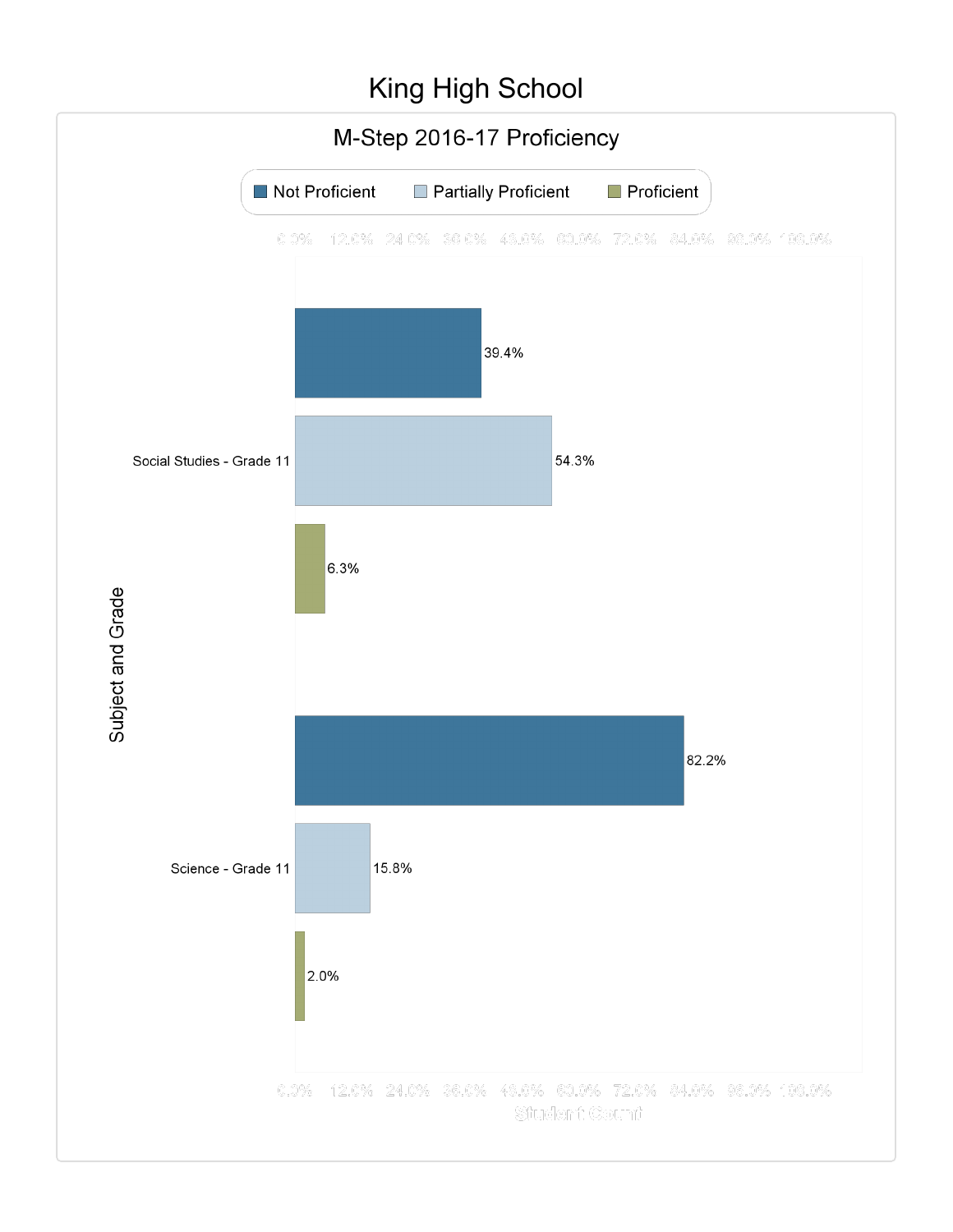NWEA MAP Spring 2017 - Average RIT Score

National Norm